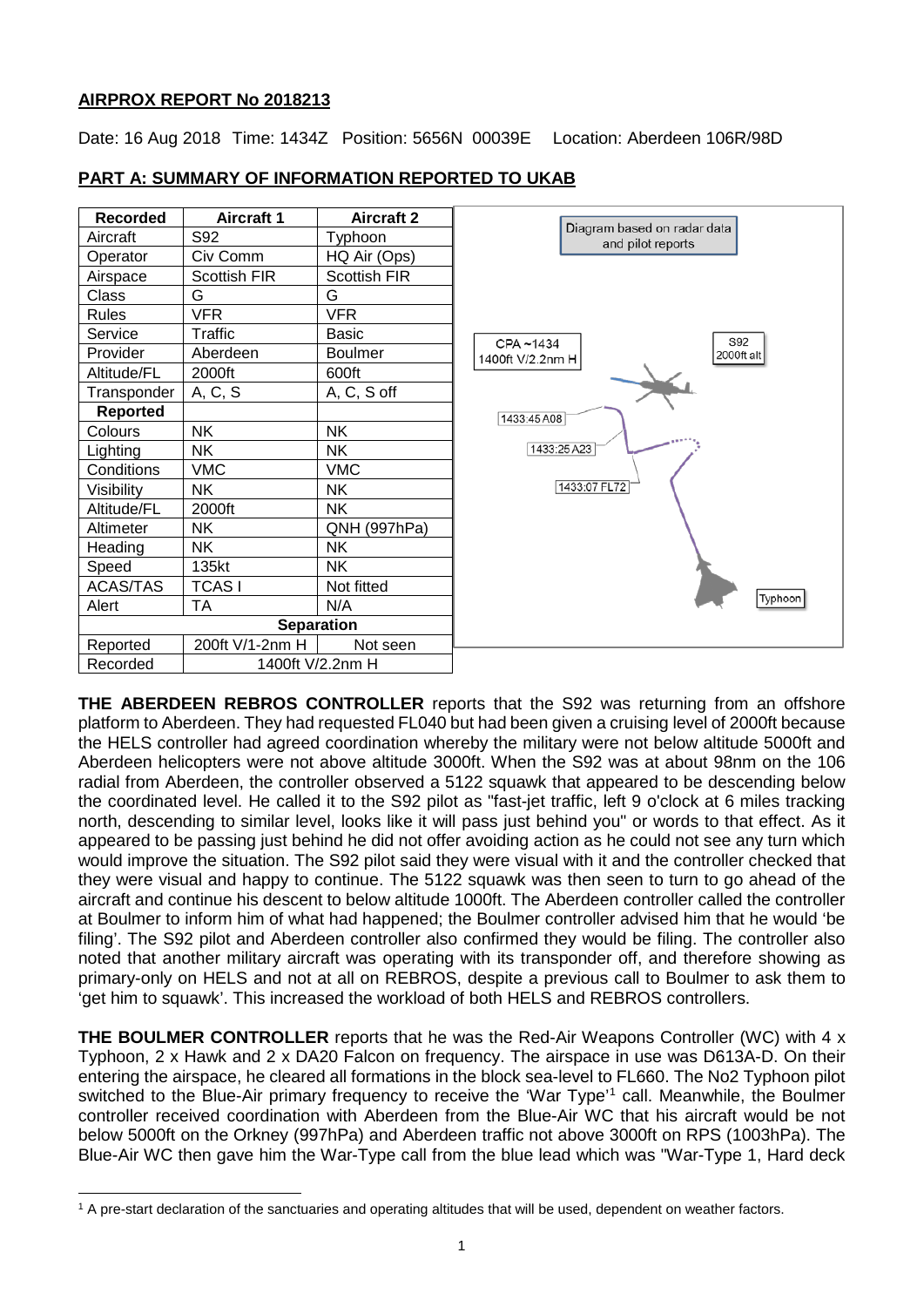5000ft, 997". When the No2 Typhoon came back up on the Red-Air primary frequency, the Boulmer controller passed the War-Type call and the coordination with Aberdeen of not below 5000ft on 997hPa. All formations acknowledged the War call but only the Hawk and Falcon formations responded to the coordination. The Boulmer controller did not chase an acknowledgement of the coordination with the Typhoon formation due to calling in the tactical picture. During the tactical phase, the Blue-Air WC highlighted that the No2 Typhoon was descending to low-level. The Boulmer controller tried raising the No2 Typhoon on the radio but received no answer. At this point the controller did not have a radar return on the No2 Typhoon so he asked the Typhoon formation leader to confirm the height of the No2, to which the reply was that he was at 8000ft. The Aberdeen controller then phoned stating that he had just had a report from one of his helicopters that they had been visual with a Typhoon at the same level. The Boulmer controller was confused by the height information given by the Aberdeen controller and could not work out whether the Typhoon had been at 600ft or at 2000ft. By the time the conversation was coming to an end, the Boulmer controller had a radar return on the No2 Typhoon at 8000ft; he assured the Aberdeen controller the Typhoon was now at 8000ft, as shown by the radar return.

**THE S92 PILOT** reports that they were aware D613 was notified as active. On departure he requested a climb to FL040 but was advised that coordination was only available to a maximum of 3000ft for helicopters and Military not below 5000ft. As a result, he elected to stay at 2000ft. At a position about ADN 106/98, they simultaneously received a TCAS Traffic Advisory and ATC notification. On the TCAS, he saw a contact indicating 200ft below, which the co-pilot estimated to be at a range of about 1-2 miles. They observed the TCAS target descend to 600ft indicated, turn away aggressively, and then zoom-climb vertically for some time. ATC was notified and an AIRPROX submitted

The S92 pilot did not make an assessment of the risk of collision.

**THE TYPHOON PILOT** reports that he was the tactical lead of the Typhoon formation lead pair and the Red-Air Mission Commander. Upon check-in with Boulmer he was cleared to work within D613, surface to FL660. He informed the Red-Air WC that he would be switching to the Blue-Air primary frequency for the weather call as directed by the Blue lead. This was acknowledged. When he returned to the Red-Air primary frequency he informed the controller that Blue lead had declared War-Type 1 with a hard deck of 5000ft on 997hPa. The Red-Air WC then declared the War-Type and hard deck for all Red-Air aircraft, which the Typhoon pilot acknowledged. The Typhoon pilot noted that the plan was for the lead and No2 Typhoons to be used in the first presentation and then to hand over to Typhoons 3 and 4 when they arrived on station for the second presentation. However, after the first presentation, the remaining Red-Air aircraft required another 5min to set up for run 2 and because Typhoons 1 and 2 were immediately available, it seemed appropriate to provide a single group presentation straight away. The Typhoon pilot briefed the presentation plan, a high/low split, but, for an unknown reason, he thought he was cleared from surface (not below 250ft) to FL660; when they committed, he descended to low-level. When approaching low-level he heard some garbled R/T from Boulmer and the No1 Typhoon pilot. He immediately realised that he had made a mistake and quickly climbed to 8000ft. The Typhoon pilot did not see any traffic at low level.

# **Factual Background**

The weather at Aberdeen was recorded as follows:

METAR EGPD 161450Z 23008KT 9999 VCSH SCT044TCU 15/11 Q1003 RERA TEMPO SHRA= METAR COR EGPD 161420Z 23012KT 190V270 9999 SCT043 19/09 Q1003 NOSIG=

# **Analysis and Investigation**

#### **NATS Ltd Unit Investigation Report**

#### **Executive Summary**

Following agreed coordination with ASACS (Boulmer) that their traffic would be not below Alt 5000ft and Aberdeen helicopter traffic not above Alt 3000ft, one of the coordinated Boulmer squawks,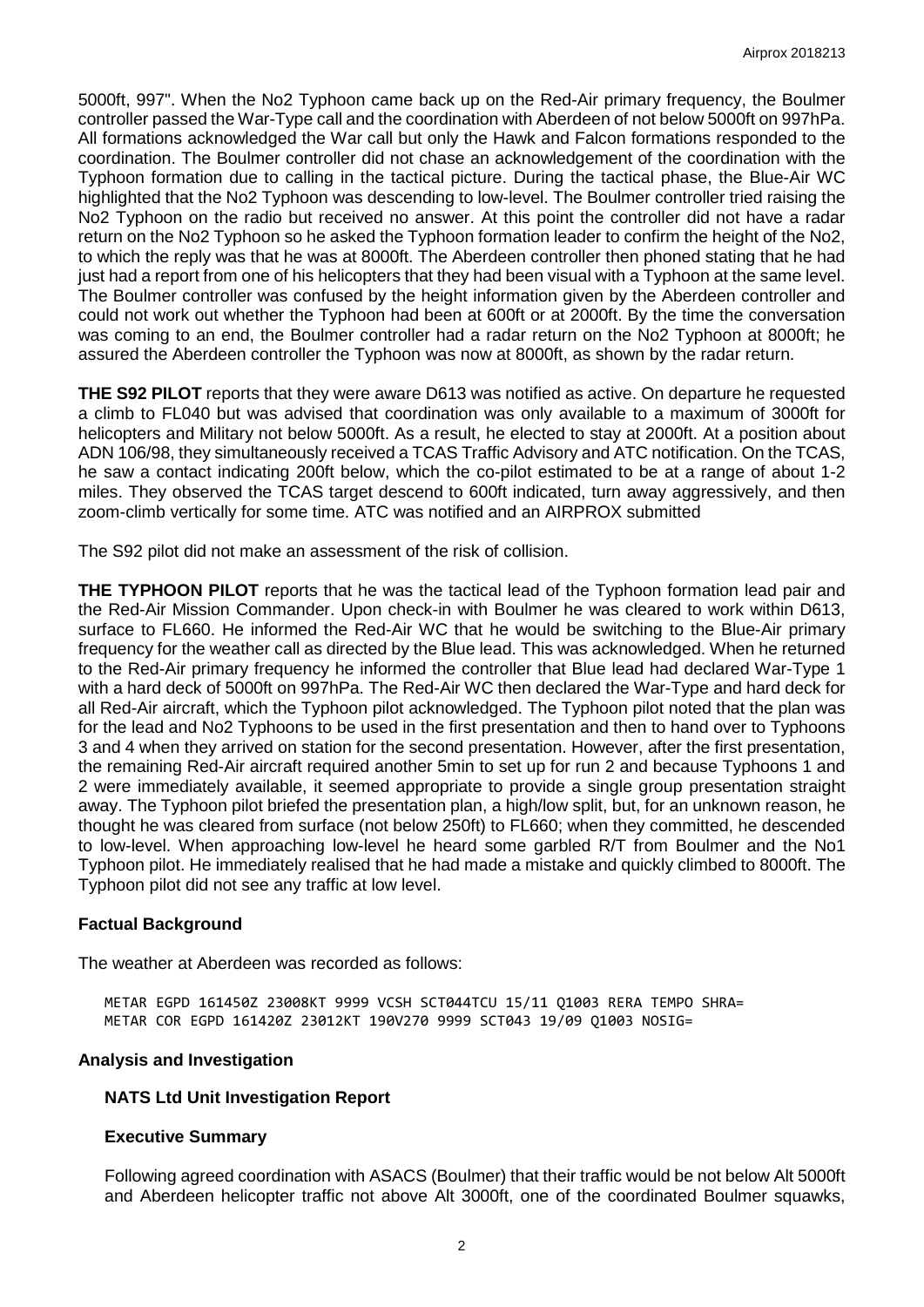5122, was then observed descending below 5000ft. Passing 3000ft it made an abrupt right turn towards [S92 C/S] cruising inbound to Aberdeen at 2000ft on an Offshore Traffic Service, and continued descent to 600ft before rapidly climbing again and turning away from the helicopter. The pilot of [S92 C/S] stated that they received a TCAS TA and would file an ASR. Boulmer confirmed the 5122 squawk was a Typhoon. The S92 operating authority later confirmed that the pilot of [S92 C/S] was filing an Airprox.

## **Description of the event**

1406:00 – A coordination request was initiated by the Aberdeen HELS controller with ASACS Boulmer for operations under the Danger Area 613 complex. The coordination agreed was: Boulmer traffic not below altitude five thousand feet Orkney 997 and Aberdeen helicopter traffic not above altitude three thousand feet QNH1003. It was agreed that this coordination applied to Boulmer squawks 5120-27.

1410:35 – [S92 C/S] called REBROS on lift from the [offshore] platform. They requested the 104 HMR at FL40 to return to Aberdeen. REBROS identified them, gave an Offshore Traffic Service and advised no known traffic to affect their climb to altitude 2000ft but said that agreed coordination with the military prevented climb any higher than that. At this time the military squawks were all observed operating at high levels, above FL300.



At 1431:55 (Figure 1), the 5122 squawk can be seen at FL362, about 10nm south of [S92 C/S], tracking north. (For scale, the green dashed range arcs are 20nm apart.).

At 1432:28 (Figure 2), the 5122 squawk was now at FL219 and had turned northeast, now 8nm south east of  $[$ S92 C/S1

At 1433:07 (Figure 3), the 5122 squawk was now at FL72 and had made a very abrupt left turn onto west-southwest, tracking almost parallel to [S92 C/S], range 6nm. Average rate of descent had been just under 25,000ft/min but it was still indicating above the coordinated lowest level of 5000ft.

At 1433:25 (Figure 4), the 5122 squawk made a very abrupt 90˚ right turn onto north, during which the Mode C was lost. It rolled out tracking directly towards [S92 C/S], range 5nm, and, when the Mode C could be seen again, it briefly indicated 3000ft, then 2300ft and still descending. [S92 C/S] was level at 2000ft. The REBROS controller passed the following traffic information to [S92 C/S]: - "[S92 C/S] Military jet traffic left nine o'clock range two thousand feet tracking north, looks like might pass behind you". [S92 C/S] replied "visual, [S92 C/S]".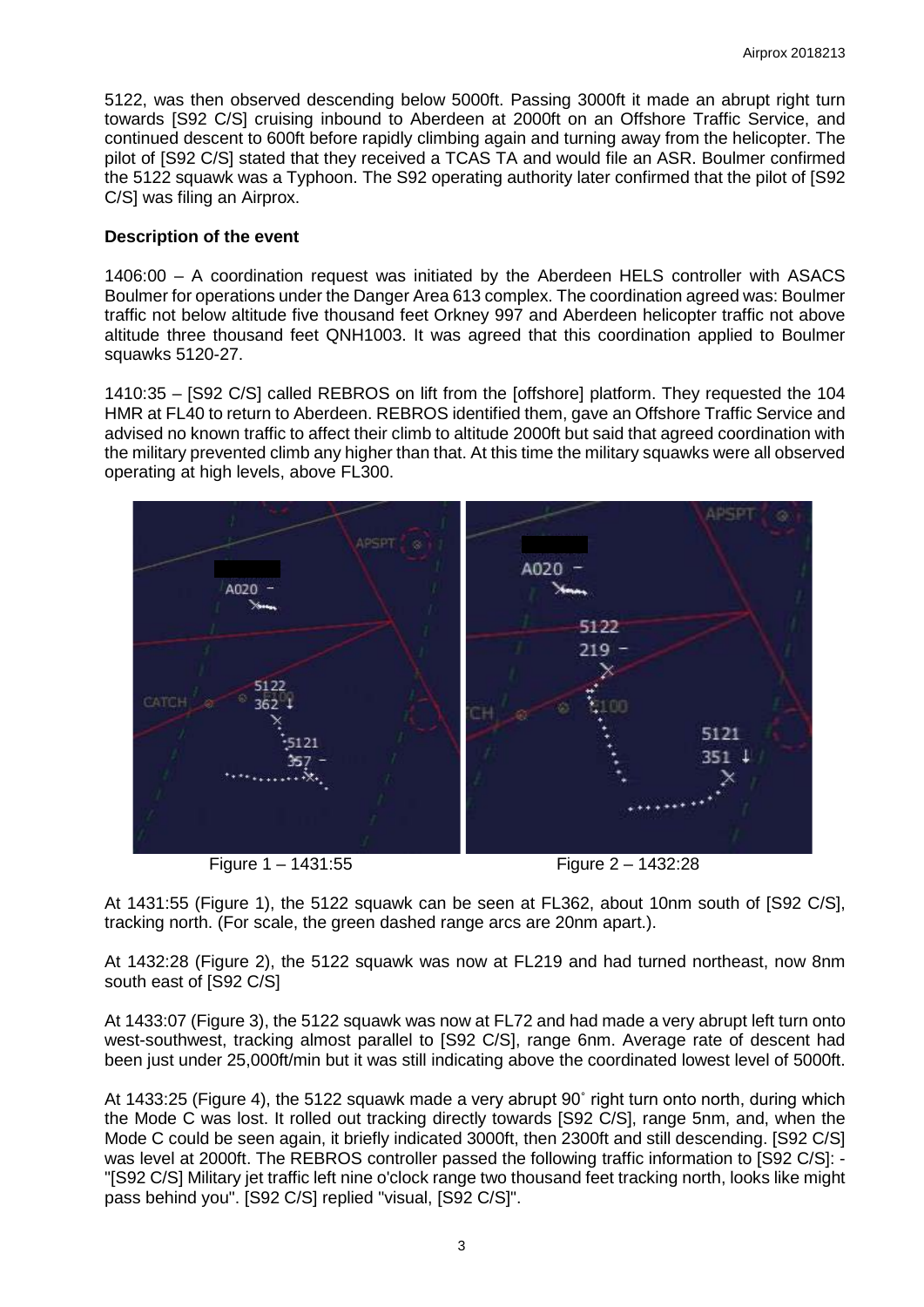#### Airprox 2018213



At 1433:45 (Figure 5), just after descending through the level of [S92 C/S], the 5122 squawk turned west to parallel [S92 C/S], range 2.3nm and descended to 800ft. REBROS called Boulmer and asked to speak to the controller. The 5122 squawk meanwhile levelled at 600ft, and the closest lateral distance from [S92 C/S] was 2.19nm while it was still at 600ft, before it turned left onto a south westerly track and started to climb again.

The Boulmer controller became available on the phone line and REBROS explained that the 5122 squawk had been down to 600ft. The Boulmer controller said that he had been told it would be descending to FL80. The aircraft was now indicating 5500ft and climbing (Figure 6) but REBROS confirmed that it had been sighted by the helicopter crew below their level of 2000ft so there was no doubt that it had been well below the coordinated base of 5000ft. The Boulmer controller said they would file a report. (Distance between the solid and dashed green range arcs is 10nm). The REBROS controller advised [S92 C/S] that they were now clear of the military aircraft and explained what had occurred. The pilot reported that, in addition to being visual with the fast-jet, they had received a TCAS Traffic Alert and stated that while it was not their intention to file an Airprox as such, they would file an ASR on the event.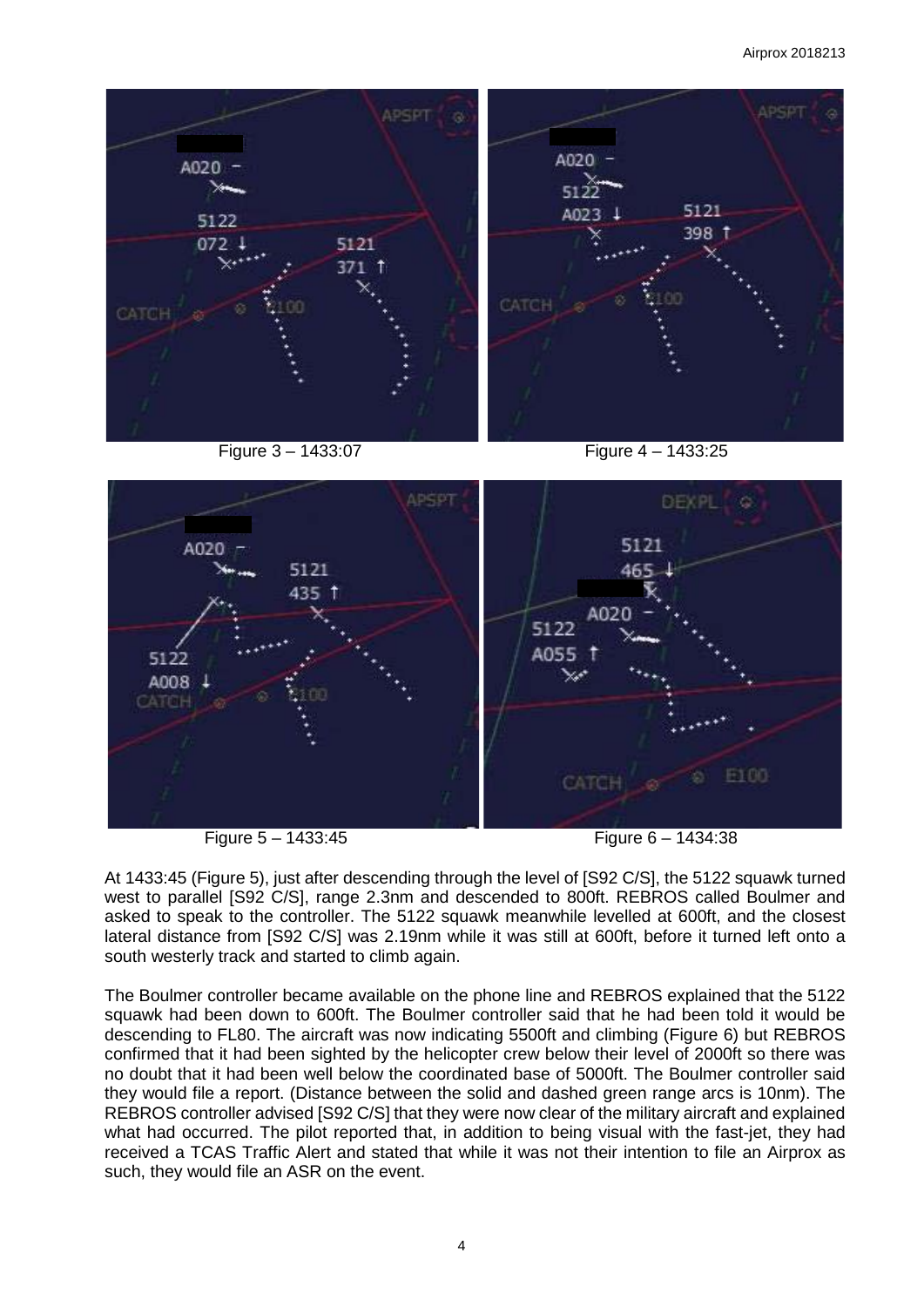## **Investigation**

The Watch Manager spoke to ASACS Boulmer after this event, and they were able to confirm the 5122 squawk was a Typhoon. They said that the coordinated base level of 5000ft had been passed to the pilot, but that the pilot had not specifically acknowledged it. However, the pilot had referred to having a "hard deck" of 5000ft in a subsequent exchange before the event, implying that they were aware of their requirement to remain above 5000ft. The RAF Safety Investigator working on this event later confirmed that the pilot of [No 2 Typhoon C/S] had been aware of the 5000ft limit but had thought it was an exercise hard deck rather than for coordination against traffic below. The investigator explained that the Typhoon had been part of an exercise involving 8 aircraft working in pairs. Once the Typhoon pair had completed their high level "presentation", they had a bit of time while the next pair set up and, wanting to maximise the training benefits of the sortie, they decided to perform a previously discussed manoeuvre where one stayed high and the other dropped to very low-level.

While carrying this out, the No2 Typhoon pilot forgot the hard deck of 5000ft. The pilot stated that he did not see [S92 C/S] at any time. The Watch Manager also spoke to the pilot of [S92 C/S] after the flight arrived back in Aberdeen. He confirmed that he had filed an ASR, and had also selected Airprox within that report.

The S92 Company Chief Pilot later confirmed from the text of the ASR that the crew of [S92 C/S] received a TCAS TA at the same time that the REBROS controller passed the first Traffic Information. When they acquired the jet visually, their TCAS indicated it was 200ft below them and they estimated it was approximately 1-2 miles from them. They saw it descend to 600ft indicated by TCAS, and then turn away from them and zoom climb vertically.

The REBROS controller said that he had filed an Airprox because of the potential danger that the Typhoon had posed to [S92 C/S] by busting the coordinated base level of 5000ft and descending so rapidly, combined with very abrupt and unpredictable lateral manoeuvres. Two radar updates before the REBROS controller passed Traffic Information to [S92 C/S], the No2 Typhoon was indicating FL072, so was still above the agreed base, which the REBROS controller had no reason to believe they would descend below. The Mode C indication on No 2 Typhoon was then lost and, when it reappeared, was at 2300ft. The aircraft had also now turned right by 90° in the space of one radar update and was tracking straight towards [S92 C/S]. At this point REBROS immediately passed Traffic Information. The pilot of [S92 C/S] did not realistically have time to request Deconfliction Advice, but did report visual with the jet. The controller said that he had already considered that the best deconfliction advice for [S92 C/S] would have been to continue straight ahead anyway.

# **Military ATM**

An Airprox occurred on 16 Aug 18 at approximately 1430 UTC, 98nm east of Aberdeen between a Typhoon and an S92. The Typhoon was receiving a Basic Service from Boulmer, the S92 was receiving a Traffic Service from Aberdeen Radar.

The No 2 Typhoon was part of a 4-ship formation conducting air combat training with 2 x Hawks and 2 x DA20 Falcons. The exercise was due to take place within the D613A-D complex between the surface and FL660. The S92 was returning to Aberdeen from [an offshore] oil rig and had requested FL40 for the transit. The Aberdeen Radar controller agreed co-ordination with the Boulmer WC which limited the S92 to not above 3000ft and all exercise traffic not below 5000ft.

The Boulmer WC passed this restriction to all their aircraft in the form of an exercise 'hard deck' of 5000ft and then further amplified the hard deck by confirming this was against co-ordinated Aberdeen traffic. This restriction was read back by the Hawk and Falcon formations but was not read back by the Typhoon formation. Some 22min after the hard deck had been passed, the Aberdeen Radar controller alerted the Boulmer WC to the fact that one aircraft (the incident Typhoon) was at about 600ft and in confliction with the S92.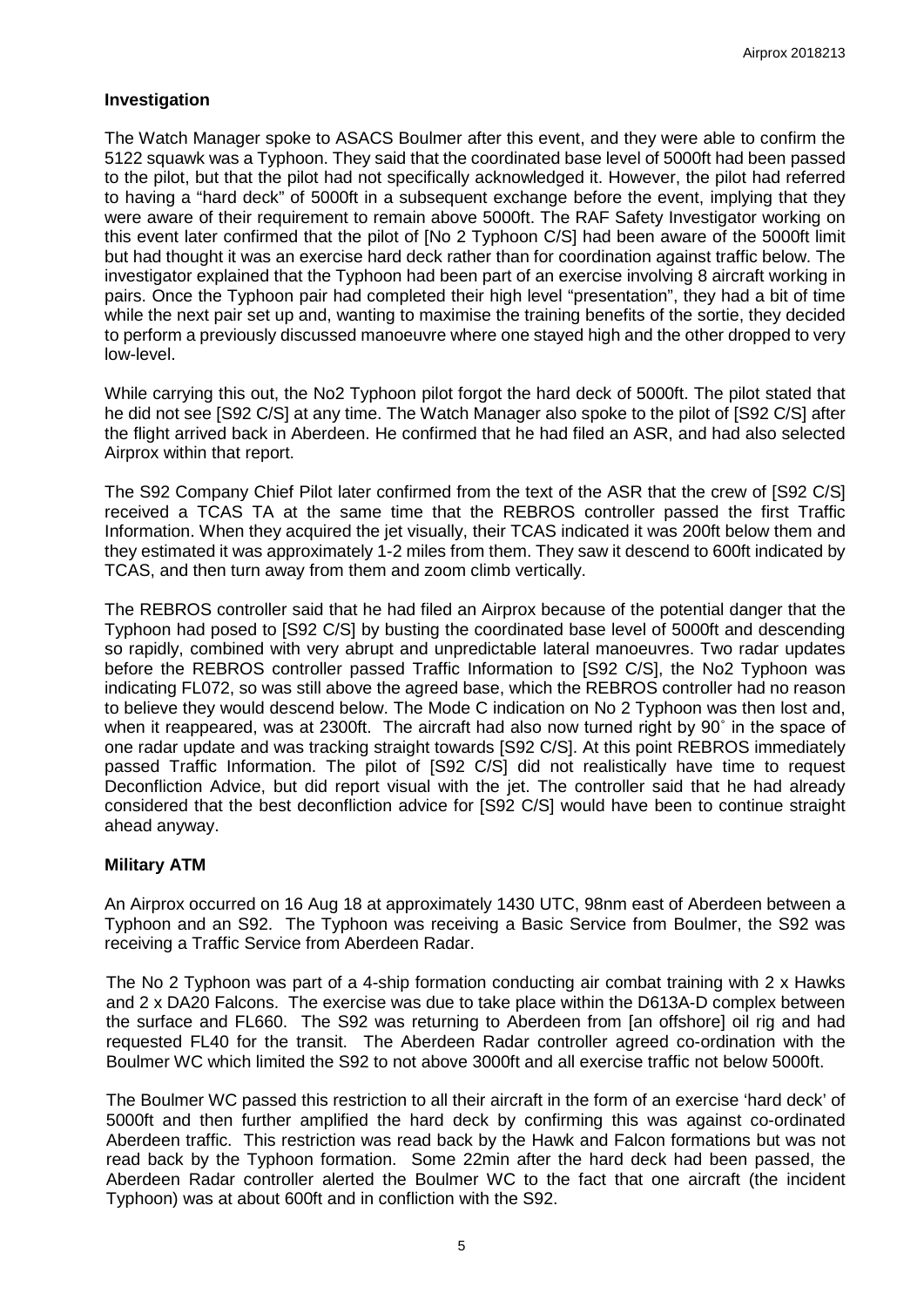The Typhoon unit conducted a thorough investigation which noted that the Typhoon pilot had not fully assimilated the hard deck information and incorrectly assumed that the pre-briefed lower limit of 250ft was in force. A contributory factor to this incorrect mental model was a lack of readback of the altitude restriction from the Typhoon formation to the Boulmer WC*.* CAP 413 lists all instructions which require a mandatory readback and this includes level instructions.

#### **UKAB Secretariat**

The S92 and Typhoon pilots shared an equal responsibility for collision avoidance and not to operate in such proximity to other aircraft as to create a collision hazard<sup>[2](#page-5-0)</sup>. If the incident geometry is considered as converging then the Typhoon pilot was required to give way to the  $S92<sup>3</sup>$ . If the incident geometry is considered as overtaking then the S92 pilot had right of way and the Typhoon pilot was required to keep out of the way of the other aircraft by altering course to the right<sup>[4](#page-5-2)</sup>.

## **Comments**

# **HQ Air Command**

This Airprox led to a detailed safety investigation on the unit concerned and a number of recommendations have been forthcoming from that investigation.

Whilst it is apparent from the information provided by the Typhoon pilot that there was most likely a cognitive failure in not recalling the hard deck against coordinated traffic, there were other barriers here that were also weakened that may have prevented this Airprox from occurring. The other pilot in the formation admits to perhaps not devoting the attention to the airborne re-briefing that he would normally dedicate to a less experienced pilot, and thus missed the fact that the incident pilot intended to descend below the hard deck; the Boulmer controller could have insisted on a readback to the hard deck information from the Typhoon formation (thus reinforcing that knowledge in the minds of the Typhoon pilots); the Typhoon pilots could have included the Boulmer controller in the airborne re-brief, which may have provided the controller with the opportunity to respond to the Typhoon pilot's intention to descend below the hard deck.

When the procedural and the Typhoons' Air Traffic Service barriers were defeated, there were other means to alert the crews to the presence of the other aircraft – the Aberdeen controller alerted the S92 pilot to the presence of the Typhoon and the TCAS on the S92 displayed this as a contact. Consequently, the S92 pilot became visual with the manoeuvring Typhoon with sufficient time to materially affect the separation should he have deemed it necessary. The Typhoon is not yet fitted with an ACAS but an incremental capability upgrade to address this is now underway.

#### **Summary**

An Airprox was reported when an S92 and a Typhoon flew into proximity over the North Seas at 1434hrs on Thursday 16<sup>th</sup> August 2018. Both pilots were operating under VFR in VMC, the S92 pilot in receipt of an offshore Traffic Service from Aberdeen and the Typhoon pilot in receipt of a Basic Service from Boulmer.

# **PART B: SUMMARY OF THE BOARD'S DISCUSSIONS**

Information available consisted of reports from both pilots, radar photographs/video recordings, reports from the air traffic controllers involved and reports from the appropriate ATC and operating authorities.

 $\overline{\phantom{a}}$ 

<span id="page-5-0"></span><sup>2</sup> SERA.3205 Proximity.

<span id="page-5-1"></span><sup>3</sup> SERA.3210 Right-of-way (c)(2) Converging.

<span id="page-5-2"></span><sup>4</sup> SERA.3210 Right-of-way (c)(3) Overtaking.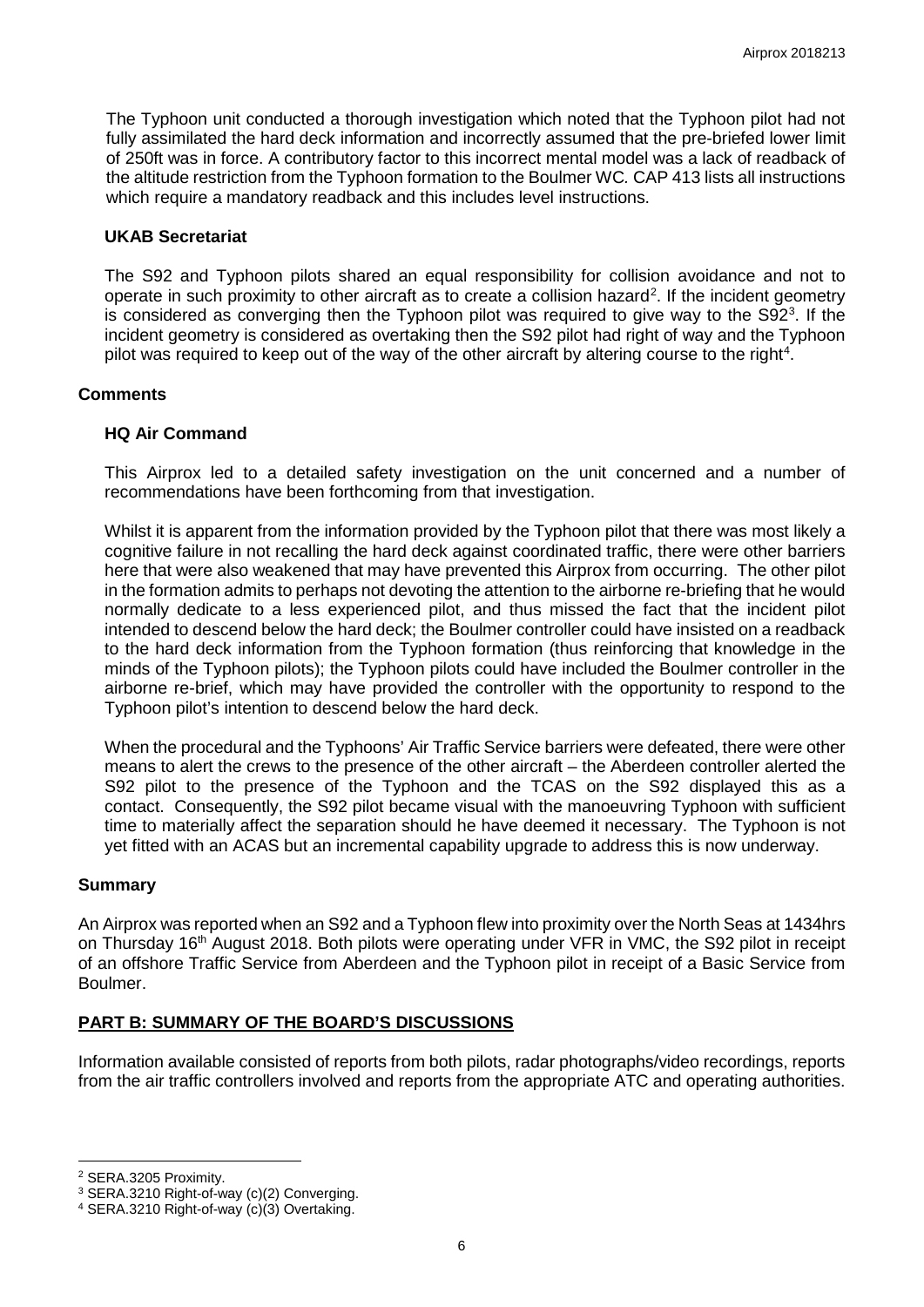The Board first considered the No2 Typhoon pilot's actions and quickly agreed that his descent below the coordinated level of 5000ft had been the result of a cognitive failure due to his initial mental model of the exercise area extending from surface to FL660 and his lack of assimilation that the 5000ft base was an altitude coordination against non-exercise traffic, not simply an exercise construct. The Board considered possible contributory factors and after some discussion agreed that the key mitigation to cognitive failure was the direct involvement of the Boulmer controller. Members agreed that the No2 Typhoon pilot not reading back his clearance from Boulmer and the Boulmer controller not challenging the lack of readback were contributory prior to the No2 Typhoon pilot's rapid descent, and that the lack of surveillance returns as the No2 Typhoon descended and when at low-level was also contributory because it denied the Boulmer controller SA on the impending level-bust and proximity to the S92.

Members also noted that the No1 Typhoon pilot could also have played a part by correcting the No2 Typhoon pilot when he briefed an incorrect base height, assuming the No1 Typhoon pilot had assimilated the 5000ft coordinated altitude.

In the event, the Board agreed that the cause of the Airprox had been that the No2 Typhoon pilot descended below the coordinated level and flew in to conflict with the S92. However, a number of other barriers had operated correctly (Aberdeen surveillance and Traffic Information, S92 TCAS and lookout) and the Board was satisfied that these barriers, along with the resultant separation at CPA of 1400ft vertical and 2.2nm horizontal meant that, although safety had been reduced, there had been no risk of collision; risk Category C.

# **PART C: ASSESSMENT OF CAUSE AND RISK**

| Cause:                       | The Typhoon pilot descended below the coordinated level and flew in to<br>conflict with the S92.                         |
|------------------------------|--------------------------------------------------------------------------------------------------------------------------|
| <b>Contributory Factors:</b> | 1. The Typhoon pilot did not read back his clearance and the Boulmer<br>controller did not detect the lack of read-back. |
|                              | 2. The Typhoon did not paint on the Boulmer radar.                                                                       |
| Degree of Risk:              | C.                                                                                                                       |

Safety Barrier Assessment<sup>[5](#page-6-0)</sup>

In assessing the effectiveness of the safety barriers associated with this incident, the Board concluded that the key factors had been that:

#### **ANSP:**

**Situational Awareness and Action** were assessed as only **partially available** because, although the Aberdeen controller could see Typhoon No2 descending to low-level on his radar display, this information was not displayed on the Boulmer controller's display.

#### **Flight Crew:**

l

**Regulations, Processes, Procedures, Instructions and Compliance** were assessed as **ineffective** because the Typhoon No 2 pilot descended below the coordination level.

**Tactical Planning** was assessed as **ineffective** because the Typhoon No2 pilot did not comply with his known clearance level.

<span id="page-6-0"></span><sup>5</sup> The UK Airprox Board scheme for assessing the Availability, Functionality and Effectiveness of safety barriers can be found on the [UKAB Website.](http://www.airproxboard.org.uk/Learn-more/Airprox-Barrier-Assessment/)